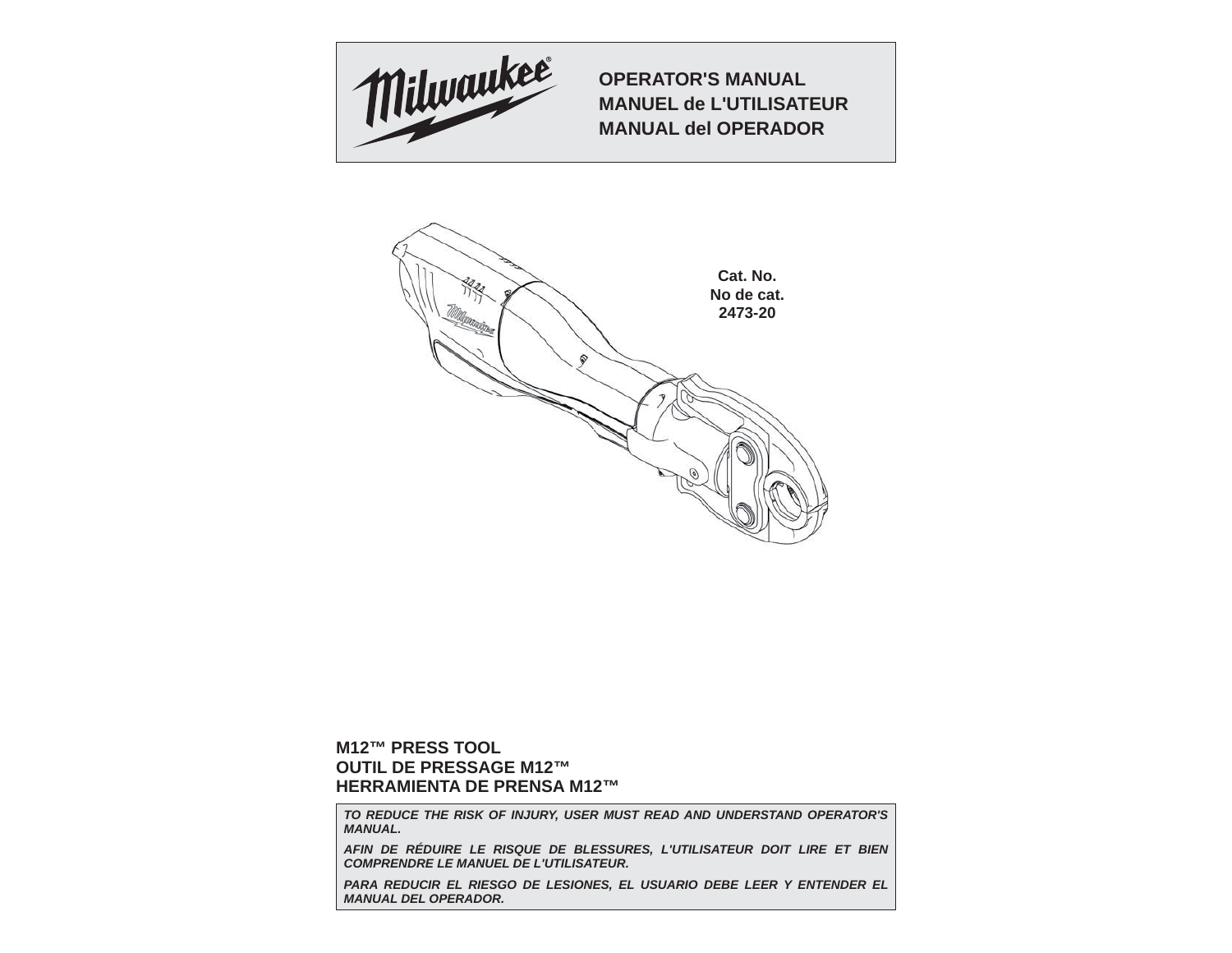# *GENERAL POWER TOOL SAFETY WARNINGS*

*WARNING READ ALL SAFETY WARNINGS AND ALL INSTRUCTIONS.*  **Failure to follow the warnings and instructions may result in electric shock, fire and/or serious injury.** *Save all warnings and instructions for future reference.* **The term "power tool" in the warnings refers to your mains-operated (corded) power tool or battery-operated (cordless) power tool.**

# *WORK AREA SAFETY*

**• Keep work area clean and well lit.** Cluttered or dark areas invite accidents.

**• Do not operate power tools in explosive atmospheres, such as in the presence of fl ammable liquids, gases or dust.** Power tools create sparks which may ignite the dust or fumes.

**• Keep children and bystanders away while operating a power tool.** Distractions can cause you to lose control.

## *ELECTRICAL SAFETY*

**• Power tool plugs must match the outlet. Never modify the plug in any way. Do not use any adapter plugs with earthed (grounded) power tools.** Unmodified plugs and matching outlets will reduce risk of electric shock.

**• Avoid body contact with earthed or grounded surfaces such as pipes, radiators, ranges and refrigerators.** There is an increased risk of electric shock if your body is earthed or grounded.

**• Do not expose power tools to rain or wet conditions.** Water entering a power tool will increase the risk of electric shock.

**• Do not abuse the cord. Never use the cord for carrying, pulling or unplugging the power tool. Keep cord away from heat, oil, sharp edges or moving parts.** Damaged or entangled cords increase the risk of electric shock.

**• When operating a power tool outdoors, use an extension cord suitable for outdoor use.** Use of a cord suitable for outdoor use reduces the risk of electric shock.

**• If operating a power tool in a damp location is unavoidable, use a residual current device (RCD) protected supply.** Use of an RCD reduces the risk of electric shock.

#### *PERSONAL SAFETY*

**• Stay alert, watch what you are doing and use common sense when operating a power tool. Do not use a power tool while you are tired or under the infl uence of drugs, alcohol or medication.** A moment of inattention while operating power tools may result in serious personal injury.

**• Use personal protective equipment. Always wear eye protection.** Protective equipment such as dust mask, non-skid safety shoes, hard hat, or hearing protection used for appropriate conditions will reduce personal injuries.

**• Prevent unintentional starting. Ensure the switch is in the off-position before connecting to power source and/or battery pack, picking up or carrying the tool.** Carrying power tools with your finger on the switch or energising power tools that have the switch on invites accidents.

**• Remove any adjusting key or wrench before turning the power tool on.** A wrench or a key left attached to a rotating part of the power tool may result in personal injury.

**• Do not overreach. Keep proper footing and balance at all times.** This enables better control of the power tool in unexpected situations.

**• Dress properly. Do not wear loose clothing or jewellery. Keep your hair, clothing and gloves**  away from moving parts. Loose clothes, jewellery or long hair can be caught in moving parts.

**• If devices are provided for the connection of dust extraction and collection facilities, ensure these are connected and properly used.** Use of dust collection can reduce dust-related hazards.

#### *POWER TOOL USE AND CARE*

**• Do not force the power tool. Use the correct power tool for your application.** The correct power tool will do the job better and safer at the rate for which it was designed.

**• Do not use the power tool if the switch does not turn it on and off.** Any power tool that cannot be controlled with the switch is dangerous and must be repaired.

**• Disconnect the plug from the power source and/or the battery pack from the power tool before making any adjustments, changing accessories, or storing power tools.** Such preventive safety measures reduce the risk of starting the power tool accidentally.

**• Store idle power tools out of the reach of children and do not allow persons unfamiliar with the power tool or these instructions to operate the power tool.** Power tools are dangerous in the hands of untrained users.

**• Maintain power tools. Check for misalignment or binding of moving parts, breakage of parts and any other condition that may affect the power tool's operation. If damaged, have the power tool repaired before use.** Many accidents are caused by poorly maintained power tools.

**• Keep cutting tools sharp and clean.** Properly maintained cutting tools with sharp cutting edges are less likely to bind and are easier to control.

**• Use the power tool, accessories and tool bits etc., in accordance with these instructions, taking into account the working conditions and the work to be performed.** Use of the power tool for operations different from those intended could result in a hazardous situation.

# *BATTERY TOOL USE AND CARE*

**• Recharge only with the charger specified by the manufacturer.** A charger that is suitable for one type of battery pack may create a risk of fire when used with another battery pack.

**• Use power tools only with specifi cally designated battery packs.** Use of any other battery packs may create a risk of injury and fire.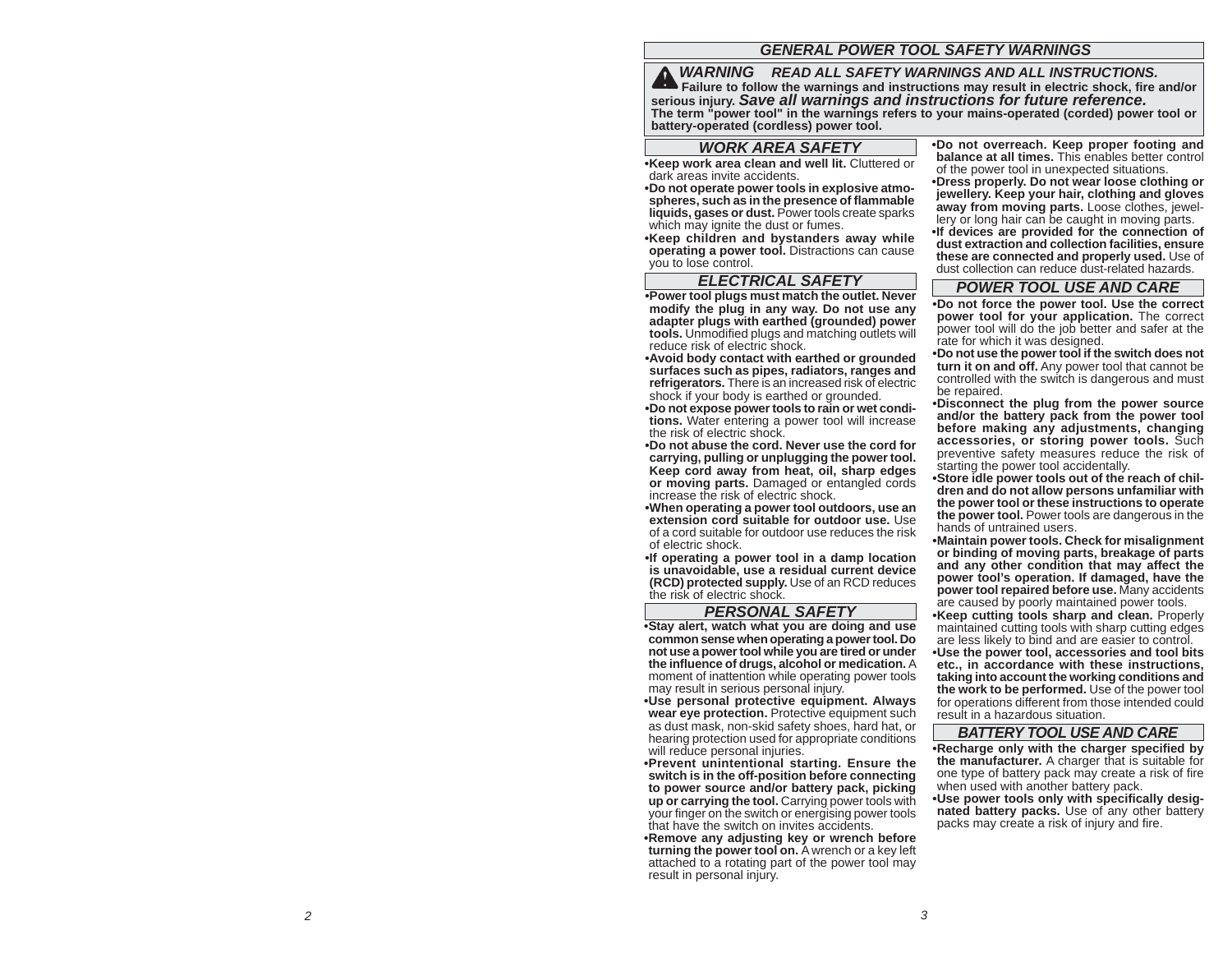**• When battery pack is not in use, keep it away from other metal objects like paper clips, coins, keys, nails, screws, or other small metal objects that can make a connection from one terminal to another.** Shorting the battery terminals together may cause burns or a fire.

**• Under abusive conditions, liquid may be ejected from the battery; avoid contact. If contact accidentally occurs, fl ush with water. If liquid contacts eyes, additionally seek medical help.**  Liquid ejected from the battery may cause irritation or burns.

### *SERVICE*

 **• Have your power tool serviced by a qualifi ed repair person using only identical replacement parts.** This will ensure that the safety of the power tool is maintained.

### *SPECIFIC SAFETY RULES*

**• Use tool only as directed. Only trained personnel should operate tool.** 

**• Do not use tool without crimping head installed.** Fingers could be crushed.

**• Keep hands away from crimping head while tool is in use.** Fingers could be crushed.

•**To reduce the risk of injury, wear safety goggles or glasses with side shields. Inspect and discard workpieces with cracks or wear before use. Materials may crack or shatter.** 

**• Use tool only with** *MILWAUKEE* **crimping heads**  and to press-fit pipes and fittings for which **they are designed.** Other uses may cause injury or damage to the tool, accessories, and pipes. Leaking may result.

**• Only use** *MILWAUKEE* **crimping head with a compression range rated for this tool.**

**• Maintain labels and nameplates.** These carry important information. If unreadable or missing, contact a *MILWAUKEE* service facility for a free replacement.

**• WARNING:** Some dust created by power sanding, sawing, grinding, drilling, and other construction activities contains chemicals known to cause cancer, birth defects or other reproductive harm. Some examples of these chemicals are:

• lead from lead-based paint

• crystalline silica from bricks and cement and other masonry products, and

• arsenic and chromium from chemically-treated lumber.

 Your risk from these exposures varies, depending on how often you do this type of work. To reduce your exposure to these chemicals: work in a well ventilated area, and work with approved safety equipment, such as those dust masks that are specially designed to filter out microscopic particles.

| <b>SPECIFICATIONS</b> |                 |              |                      |                          |
|-----------------------|-----------------|--------------|----------------------|--------------------------|
| Cat. No.              | <b>Volts DC</b> | <b>Watts</b> | <b>Nominal Force</b> | <b>Compression Range</b> |
| 2473-20               | 12              | 240          | 5400 lbs             | $<$ Ø 1-1/4" (32 mm)     |



| N | <b>SYMBOLOGY</b> |                                                             |  |
|---|------------------|-------------------------------------------------------------|--|
|   |                  | Volts                                                       |  |
|   |                  | <b>Direct Current</b>                                       |  |
|   |                  | Canadian Standards Association,<br>United States and Canada |  |
|   |                  | Always wear eye protection.                                 |  |

# *ASSEMBLY*

*WARNING* Recharge only with the **charger specifi ed for the battery. For specifi<sup>c</sup> charging instructions, read the operator's manual supplied with your charger and battery.**

#### **Inserting/Removing the Battery**

To **remove** the battery, push in the release buttons and pull the battery pack away from the tool. To **insert** the battery, slide the pack into the body of the tool. Make sure it latches securely into place.

*WARNING* **Always remove battery pack before changing or removing accessories. Only use accessories specifically recommended for this tool. Others may be hazardous.**

### **Inserting/Removing/Positioning the Crimping Head**

- 1. Rotate the retaining pin 180° (1), then pull out (2).
- 2. Insert the crimping head.
- 3. Push in the retaining pin (1), then rotate 180° (2).



*CAUTION* **To avoid damage to the tool, do not operate the tool without the retaing pin fully inserted and locked into position. Damage to the cylinder may occur.**

4. Rotate the head to the desired angle.

# *OPERATION*

**A** WARNING Always remove battery **pack before changing or removing accessories. Only use accessories specifically recommended for this tool. Others may be hazardous.**



#### **Fuel Gauge**

To determine the amount of charge left in the battery, press and release the start button. The Fuel Gauge will light up. To signal the end of charge, one light on the fuel gauge will flash.

#### **Pressing**

- Before beginning a press, inspect the jaw assembly for cracks or other damage. Do not use a damaged jaw assembly. Return damaged jaw assembly to a MILWAUKEE service facility.
- Before beginning a press, check the fuel gauge to determine whether the battery charge is sufficient to complete the pressing operation.
- The tool will turn off automatically after 30 minutes of no use.
- Inspect and discard workpieces with cracks or wear before use. Materials may crack or shatter.
- 1. Turn the tool ON by quickly pressing and releasing the start button.
- 2. Open the jaws  $\sum$ and place around the fitting.
- 3. Hold tool securely. Press and hold the start button. The green LED will go out.
- 4. The automatic press cycle begins. Release the start button and continue to hold the tool securely.
- 5. When the press cycle is complete the tool will switch off and the green LED will light. 6. To cancel the

automatic press cycle, press and

- hold the release button. Hold tool securely until jaws open and the tool turns off.
- 7. If the tool is in use for 30 minutes continuously (e.g., on a manufacturing fixture), allow the tool to cool down for at least 15 minutes before continuing. Under normal use (e.g., plumbing/ mechanical) press freely and pay attention to the LED indicators (see "Troubleshooting").
- 8. If the red LED lights, press the start button. If the tool does not run, return the tool to a *MILWAUKEE* service facility for repairs.
- 9. If the red and green LEDs flash alternately, the tool must be serviced by a *MILWAUKEE* service facility.

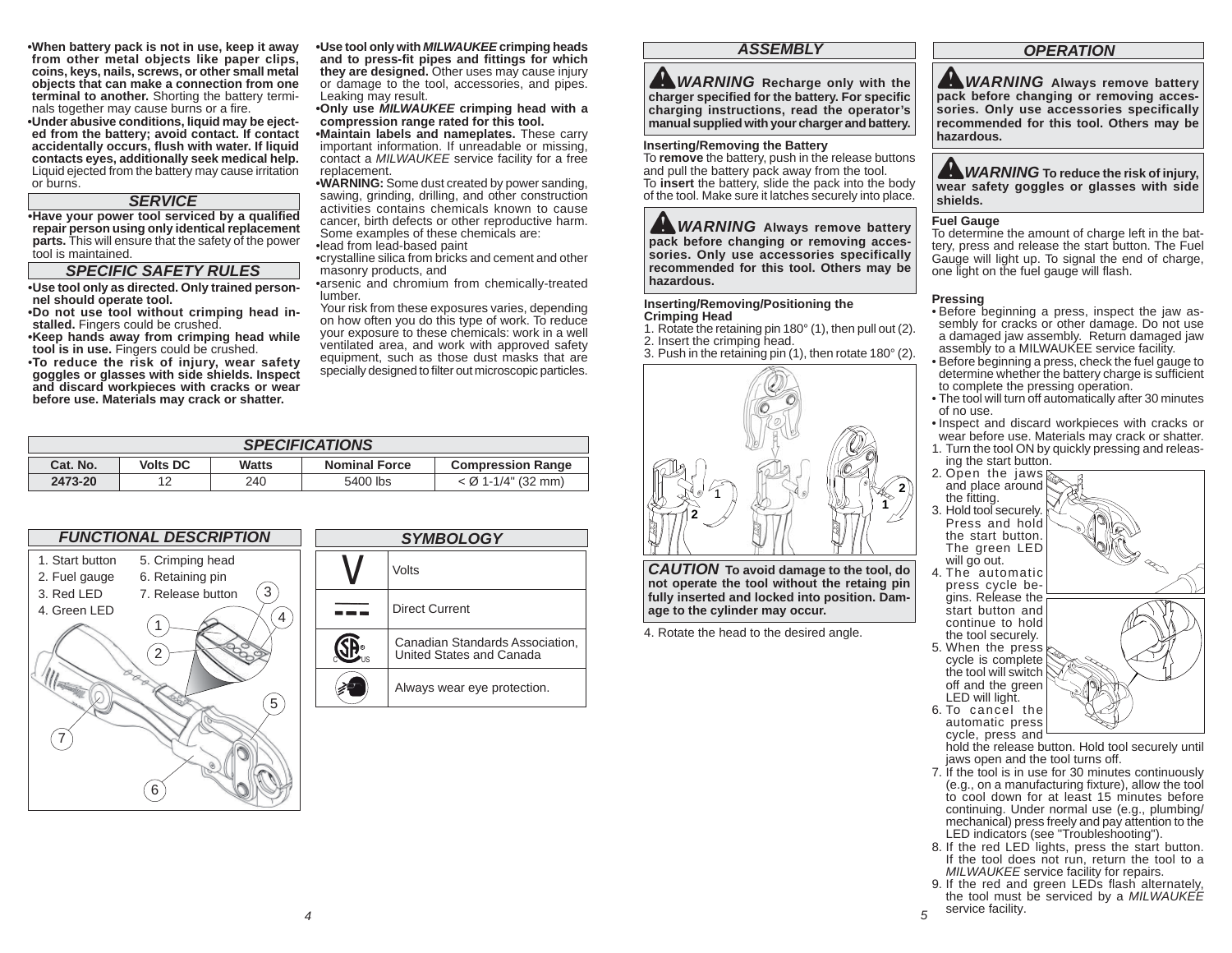#### **Troubleshooting**

| LED                                       | Cause                                                                        | <b>Solution</b>                                                                                                                           |
|-------------------------------------------|------------------------------------------------------------------------------|-------------------------------------------------------------------------------------------------------------------------------------------|
| Green LED flashing                        | The battery is not sufficiently charged to<br>complete a pressing operation. | Charge the battery.                                                                                                                       |
| Red LED flashing                          | Device not within operating temperature<br>range.                            | Bring device into operating temperature<br>range $(-10^{\circ}$ C to $50^{\circ}$ C)                                                      |
| Red LED on                                | Device fault                                                                 | Retry operation. If Red LED remains<br>lit, return the tool, charger and battery<br>pack, to a MILWAUKEE service facility<br>for repairs. |
| Green and Red LED<br>flashing alternately | Service needed                                                               | Return the tool, charger and battery<br>pack, to a MILWAUKEE service facility<br>for maintenance.                                         |

# *MAINTENANCE*

*WARNING* **To reduce the risk of injury, always unplug the charger and remove the battery pack from the charger or tool before performing any maintenance. Never disassemble the tool, battery pack or charger. Contact a** *MILWAUKEE* **service facility for ALL repairs.**

### **Maintaining Tool**

Keep your tool, battery pack and charger in good repair by adopting a regular maintenance program. After six months to one year, depending on use, return the tool, battery pack and charger to a *MILWAUKEE* service facility for:

- Lubrication
- Mechanical inspection and cleaning (gears, spindles, bearings, housing, etc.)
- Electrical inspection (battery pack, charger, motor)
- Testing to assure proper mechanical and electrical operation

If the tool does not start or operate at full power with a fully charged battery pack, clean the contacts on the battery pack. If the tool still does not work properly, return the tool, charger and battery pack, to a *MILWAUKEE* service facility for repairs.

**WARNING** To reduce the risk of per **sonal injury and damage, never immerse your tool, battery pack or charger in liquid or allow a liquid to fl ow inside them.**

#### **Cleaning**

Clean dust and debris from charger and tool vents. Keep tool handles clean, dry and free of oil or grease. Use only mild soap and a damp cloth to clean the tool, battery pack and charger since certain cleaning agents and solvents are harmful to plastics and other insulated parts. Some of these include gasoline, turpentine, lacquer thinner, paint thinner, chlorinated cleaning solvents, ammonia and household detergents containing ammonia. Never use flammable or combustible solvents around tools.

# **Repairs**

For repairs, return the tool, jaws, rings, battery pack and charger to the nearest service center.

*ACCESSORIES*

*WARNING* **Always remove battery pack before changing or removing accessories.**  Only use accessories specifically recommend**ed for this tool. Others may be hazardous.** 

For a complete listing of accessories refer to your *MILWAUKEE* Electric Tool catalog or go online to www.milwaukeetool.com. To obtain a catalog, contact your local distributor or service center.

### *LIMITED WARRANTY - USA AND CANADA*

Every *MILWAUKEE* power tool (including cordless product – tool, battery pack(s) - see separate & distinct CORDLESS BATTERY PACK LIMITED WARRANTY statements & battery charger and Work Lights\*) is warranted to the original purchaser only to be free from defects in material and workmanship. Subject to certain exceptions, *MILWAUKEE* will repair or replace any part on an electric power tool which, after examination, is determined by *MILWAUKEE* to be defective in material or workmanship for a period of five (5) years\* after the date of purchase unless otherwise noted. Return of the power tool to a *MILWAUKEE* factory Service Center location or *MILWAUKEE* Authorized Service Station, freight prepaid and insured, is required. A copy of the proof of purchase should be included with the return product. This warranty does not apply to damage that *MILWAUKEE* determines to be from repairs made or attempted by anyone other than *MILWAUKEE* authorized

personnel, misuse, alterations, abuse, normal wear and tear, lack of maintenance, or accidents.<br>\*The warranty period for, Job Site Radios, M12™ Power Port, M18™ Power Source, and Trade Titan™ Industrial Work Carts is one (1) year from the date of purchase. The warranty period for a LED Work Light and LED Upgrade Bulb is a limited LIFETIME warranty to the original purchaser only, if during normal use the LED bulb fails the Work Light or Upgrade Bulb will be replaced free of charge.

\*This warranty does not cover Air Nailers & Stapler, Airless Paint Sprayer, Cordless Battery Packs, Gasoline Driven Portable Power Generators, Hand Tools, Hoist – Electric, Lever & Hand Chain, M12™ Heated Jackets, Reconditioned product and Test & Measurement products. There are separate and distinct warranties available for these products.

Warranty Registration is not necessary to obtain the applicable warranty on a *MILWAUKEE* power tool product. The manufacturing date of the product will be used to determine the warranty period if no proof of purchase is provided at the time warranty service is requested.

ACCEPTANCE OF THE EXCLUSIVE REPAIR AND REPLACEMENT REMEDIES DESCRIBED HEREIN IS A CONDITION OF THE CONTRACT FOR THE PURCHASE OF EVERY *MILWAUKEE* PRODUCT. IF YOU DO NOT AGREE TO THIS CONDITION, YOU SHOULD NOT PURCHASE THE PRODUCT. IN NO EVENT SHALL *MIL-WAUKEE* BE LIABLE FOR ANY INCIDENTAL, SPECIAL, CONSEQUENTIAL OR PUNITIVE DAMAGES, OR FOR ANY COSTS, ATTORNEY FEES, EXPENSES, LOSSES OR DELAYS ALLEGED TO BE AS A CONSEQUENCE OF ANY DAMAGE TO, FAILURE OF, OR DEFECT IN ANY PRODUCT INCLUDING, BUT NOT LIMITED TO, ANY CLAIMS FOR LOSS OF PROFITS. SOME STATES DO NOT ALLOW THE EXCLUSION OR LIMITATION OF IN-CIDENTAL OR CONSEQUENTIAL DAMAGES, SO THE ABOVE LIMITATION OR EXCLUSION MAY NOT APPLY TO YOU. THIS WARRANTY IS EXCLUSIVE AND IN LIEU OF ALL OTHER EXPRESS WARRANTIES, WRITTEN OR ORAL. TO THE EXTENT PERMITTED BY LAW, *MILWAUKEE* DISCLAIMS ANY IMPLIED WARRANTIES, INCLUDING WITHOUT LIMITATION ANY IMPLIED WARRANTY OF MERCHANTABILITY OR FITNESS FOR A PARTICULAR USE OR PURPOSE; TO THE EXTENT SUCH DISCLAIMER IS NOT PERMITTED BY LAW, SUCH IMPLIED WARRANTIES ARE LIMITED TO THE DURATION OF THE APPLICABLE EXPRESS WARRANTY AS DESCRIBED ABOVE. SOME STATES DO NOT ALLOW LIMITATIONS ON HOW LONG AN IMPLIED WARRANTY LASTS, SO THE ABOVE LIMITATION MAY NOT APPLY TO YOU, THIS WARRANTY GIVES YOU SPECIFIC LEGAL RIGHTS, AND YOU MAY ALSO HAVE OTHER RIGHTS WHICH VARY FROM STATE TO STATE. This warranty applies to product sold in the U.S.A. and Canada only.

Please consult the 'Service Center Search' in the Parts & Service section of *MILWAUKEE*'s website www.milwaukeetool.com or call **1.800.SAWDUST (1.800.729.3878)** to locate your nearest service facility for warranty and non-warranty service on a Milwaukee electric power tool.

# *LIMITED WARRANTY - MEXICO, CENTRAL AMERICA AND CARIBBEAN*

TECHTRONIC INDUSTRIES' warranty is for 5 year since the original purchase date.

This warranty card covers any defect in material and workmanship on this Power Tool.

To make this warranty valid, present this warranty card, sealed/stamped by the distributor or store where you purchased the product, to the Authorized Service Center (ASC). Or, if this card has not been sealed/stamped, present the original proof of purchase to the ASC.

Call toll-free 1 800 832 1949 to find the nearest ASC, for service, parts, accessories or components.<br>Procedure to make this warranty valid

Take the product to the ASC, along with the warranty card sealed/stamped by the distributor or store where you purchased the product, and there any faulty piece or component will be replaced without cost for you. We will cover all freight costs relative with this warranty process. **Exceptions**

- This warranty is not valid in the following situations:
- a) When the product is used in a different manners from the end-user guide or instruction manual.
- b) When the conditions of use are not normal.
- c) When the product was modified or repaired by people not authorized by TECHTRONIC INDUSTRIES.
- Note: If cord set is damaged, it should be replaced by an Authorized Service Center to avoid electric risks.

**Model:**

**Date of Purchase:**

**Distributor or Store Stamp:**

 SERVICE AND ATTENTION CENTERAv Presidente Mazarik 29 Piso 7, 11570 Chapultepec Morales (National Laterature 20 Piso 7, 11570 Chapultepec Morales Miguel Hidalgo, Distrito Federal, Mexico Ph. 52 55 4160-3547

 IMPORTED AND COMMERCIALIZED BY:TECHTRONIC INDUSTRIES MEXICO, .S.A. DE C.V. Av Presidente Mazarik 29 Piso 7, 11570 Chapultepec Morales Miguel Hidalgo, Distrito Federal, Mexico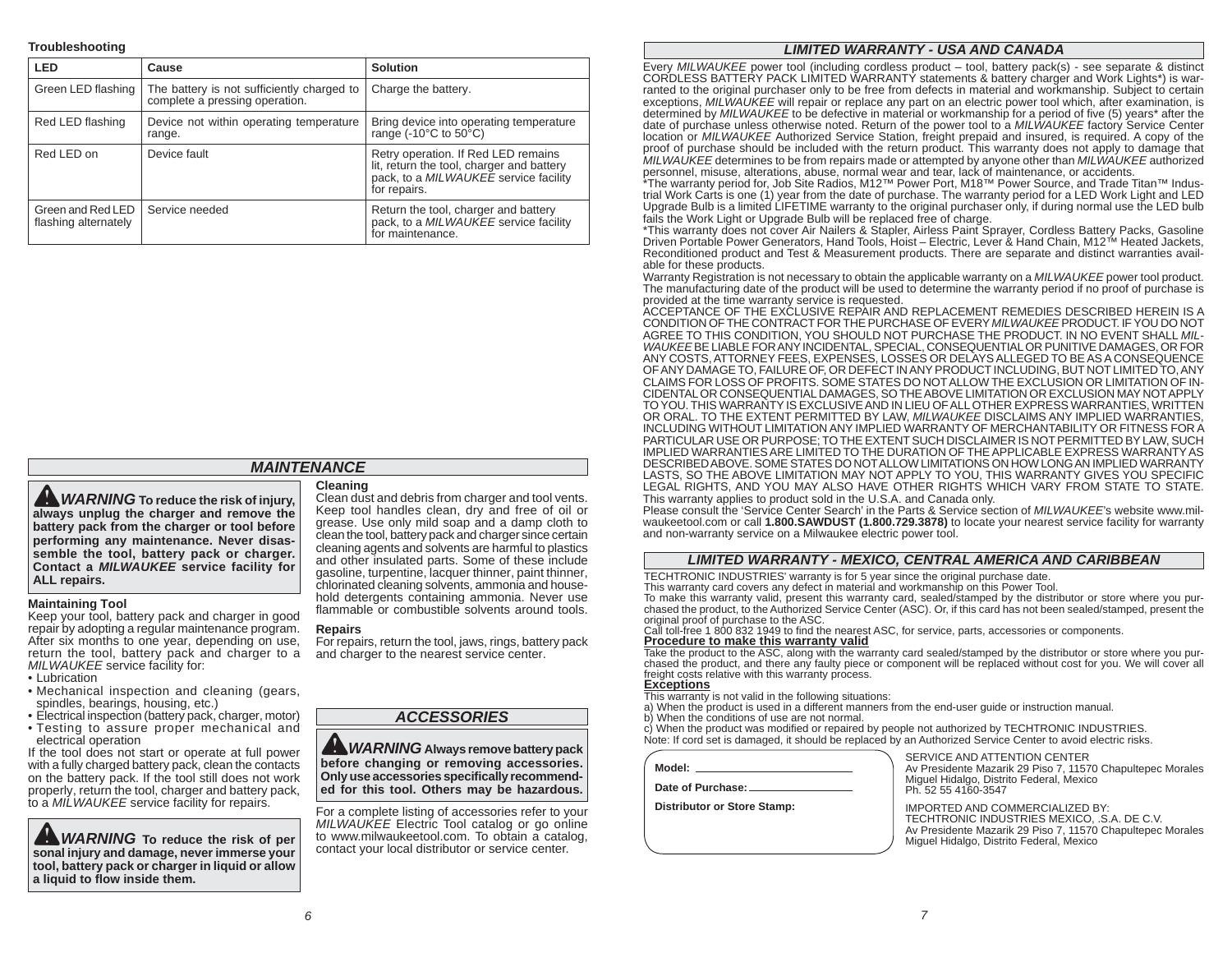# *RÈGLES DE SÉCURITÉ GÉNÉRALES RELATIVES AUX OUTILS ÉLECTRIQUES*

 *AVERTISSEMENT LIRE TOUTES LES RÈGLES ET INSTRUCTIONS DE SÉCURITÉ.* **Ne pas suivre l'ensemble des règles et instructions peut entraîner une électrocution, un**  incendie ou des blessures graves. *Conserver les règles et les instructions à des fins de référence ultérieure.* **Le terme «outil électrique» figurant dans les avertissements cidessous renvoie à l'outil électrique à alimentation par le réseau (à cordon) ou par batterie (sans fi l).**

# *SÉCURITÉ DU LIEU DE TRAVAIL*

**• Maintenir la zone de travail propre et bien éclairée.** Les zones encombrées ou mal éclairées sont favorables aux accidents.

**• Ne pas utiliser d'outil électrique dans une atmosphère explosive, telle qu'en en présence de liquides, de gaz ou de poussières infl ammables.** Les outils électriques génèrent des étincelles qui peuvent enflammer les poussières ou les fumées.

 **• Tenir les enfants et les personnes non autorisées à l'écart pendant le fonctionnement d'un outil électrique.** Un manque d'attention de l'opérateur risque de lui faire perdre le contrôle de l'outil.

## *SÉCURITÉ ÉLECTRIQUE*

**• La fi che de l'outil électrique doit correspondre à la prise d'alimentation. Ne jamais modifi er la**  fiche d'une manière quelconque. Ne pas utilis**er d'adaptateur avec les outils électriques mis à la terre (à la masse).** Des fiches non modifiées et des prises d'alimentation assorties réduisent le risque de choc électrique.

**• Éviter tout contact corporel avec des surfaces reliées à la masse ou à la terre telles que tuyaux, radiateurs, cuisinières et réfrigérateurs.**  Un risque de choc électrique plus élevé existe si le corps est relié à la masse ou à la terre.

**• Ne pas exposer les outils électriques à la pluie ou à l'humidité.** Le risque de choc électrique augmente si de l'eau s'infiltre dans un outil électrique.

**• Prendre soin du cordon. Ne jamais utiliser le cordon pour transporter, tirer ou débrancher l'outil électrique. Tenir le cordon à l'écart de la chaleur, des huiles, des arêtes coupantes ou des pièces en mouvement.** Un cordon endommagé ou emmêlé présente un risque accru de choc électrique.

**• Se procurer un cordon d'alimentation approprié en cas d'utilisation d'un outil électrique à l'extérieur.** L'utilisation d'un cordon d'alimentation pour usage extérieur réduit le risque de choc électrique.

**• S'il est nécessaire d'utiliser l'outil électrique dans un endroit humide, installer un appareil à courant résiduel (RCD).** L'utilisation d'un RCD réduit le risque de décharge électrique.

## *SÉCURITÉ INDIVIDUELLE*

**• Être sur ses gardes, être attentif et faire preuve de bon sens en utilisant un outil électrique. Ne pas utiliser un outil électrique en cas de fatigue ou sous l'infl uence de drogues, d'alcool ou de médicaments.** Un instant d'inattention lors de l'utilisation d'un outil électrique peut entraîner des blessures graves.

**• Porter l'équipement de protection requis. Toujours porter une protection oculaire.** Selon les conditions, porter aussi un masque anti-poussières, des bottes de sécurité antidérapantes, un casque protecteur ou une protection auditive afi<sup>n</sup> de réduire les blessures.

 **• Empêcher les démarrages accidentels. S'assurer que la gâchette est en position d'arrêt avant de brancher l'outil à une source de courant, d'insérer la batterie, de le ramasser ou de le transporter.** Le fait de transporter

l'outil en gardant le doigt sur la gâchette ou de le brancher lorsque la gâchette est en position de marche favorise les accidents.

 **• Retirer toute clé de réglage avant de mettre l'outil sous tension.** Une clé laissée attachée sur une pièce mobile de l'outil électrique peut entraîner des blessures.

 **• Ne pas travailler à bout de bras. Bien garder un bon équilibre à tout instant.** Ceci permet de mieux préserver la maîtrise de l'outil électrique dans des situations imprévues.

**• Porter des vêtements adéquats. Ne pas porter de vêtements amples ni de bijoux. Ne pas approcher les cheveux, vêtements et gants des pièces en mouvement.** Les vêtements amples, les bijoux ou les cheveux longs risquent d'être happés par les pièces en mouvement.

**• Si des dispositifs sont prévus pour l'extraction et la récupération des poussières, vérifier qu'ils sont connectés et utilisés correctement.**  L'utilisation de ces dispositifs peut réduire les risques liés aux poussières.

# *UTILISATION ET ENTRETIEN DE L'OUTIL ÉLECTRIQUE*

 **• Ne pas forcer l'outil électrique. Utiliser l'outil électrique approprié à l'application considérée.** L'outil électrique adapté au projet considéré produira de meilleurs résultats, dans des conditions de sécurité meilleures, à la vitesse pour laquelle il a été conçu.

**• Ne pas utiliser l'outil électrique si le commutateur ne le met pas sous ou hors tension.** Tout outil électrique dont le commutateur de marchearrêt est inopérant est dangereux et doit être réparé.

**• Débrancher la fi che de la prise d'alimentation et/ou la batterie de l'outil électrique avant d'effectuer des réglages, de changer d'accessoires ou de ranger l'outil.** De telles mesures de sécurité préventive réduisent le risque de mettre l'outil en marche accidentellement.

 **• Ranger les outils électriques inutilisés hors de la portée des enfants et ne pas laisser des personnes qui connaissent mal les outils électriques ou ces instructions utiliser ces outils.** 

Les outils électriques sont dangereux dans les **RÈGLES DE SÉCURITÉ**<br>mains d'utilisateurs non formés à leur usage.<br>**• Entretien des outils électriques. S'assurer de entre les préférieurs de la préférieur de la préférieur** 

**l'absence de tout désalignement ou de grippage des pièces mobiles, de toute rupture de pièce ou de toute autre condition qui pourrait affecter le bon fonctionnement de l'outil électrique. En cas de dommages, faire réparer l'outil avant de l'utiliser de nouveau.** Les outils électriques mal entretenus sont à la source de nombreux accidents.

 **• Garder les outils de coupe affûtés et propres.** Les outils de coupe correctement entretenus et bien affûtés risquent moins de se gripper et sont plus faciles à manier.

**• Utiliser l'outil électrique, les accessoires, les grains etc. conformément à ces instructions en tenant compte des conditions de travail et de la tâche à effectuer.** L'utilisation de cet outil électrique pour effectuer une opération pour laquelle il n'est pas conçu peut occasionner une situation dangereuse.

# *UTILISATION ET ENTRETIEN DE LA BATTERIE*

**• Ne recharger la batterie qu'avec le chargeur spécifi é par le fabricant.** Un chargeur qui convient à un type de batterie peut créer un risque d'incendie <sup>s</sup>'il est utilisé avec un autre type de batterie.

**• N'utiliser les outils électriques qu'avec les batteries spécialement conçues pour eux.**  L'utilisation de batteries d'autres marques peut créer un risque de blessure et d'incendie.

**• Lorsque la batterie est hors service, la ranger à l'écart d'autres objets métalliques tels que trombones, pièces de monnaie, clés, clous, vis et autres petits objets métalliques qui peuvent établir une connexion d'une borne à l'autre.** Un court-circuit aux bornes de la batterie peut provoquer des brûlures ou un incendie.

**• Du liquide peut être éjecté de la batterie en cas de manutention abusive ; éviter tout contact. En cas de contact accidentel avec les projections, rincer à l'eau. En cas de contact avec les yeux, consulter un médecin.** Le liquide <sup>s</sup>'échappant de la batterie peut provoquer des irritations ou des brûlures.

#### *ENTRETIEN*

 **• Faire effectuer l'entretien de l'outil électrique par un technicien qualifi é qui n'utilisera que des pièces de rechange identiques.** La sécurité d'utilisation de l'outil en sera préservée.

**• Utilisez l'outil seulement comme indiqué. Seul le personnel qualifi é devrait utiliser l'outil. • N'utilisez pas l'outil sans la tête de sertissage installée.** Vous pouvez vous écraser les doigts. **• Gardez vos mains loin de la tête de sertissage** 

**lorsque vous utilisez l'outil.** Vous pouvez vous écraser les doigts.

**• Pour réduire le risque de blessure, portez des lunettes de sécurité ou des lunettes avec écrans latéraux. Inspectez et jetez les pièces présentant des fissures ou usées avant l'utilisation. Les matériaux peuvent se fi ssurer ou se briser.** 

**• Utilisez l'outil uniquement avec des têtes de sertissage** *MILWAUKEE* **et emmanchez les tuyaux et les raccords pour lesquels elles sont conçues.** D'autres utilisations peuvent provoquer des blessures ou endommager l'outil, les accessoires et les tuyaux. Cela peut entraîner des fuites. **• N'utilisez que la tête de sertissage** *MILWAUKEE* **avec la gamme de compressions prévue pour cet outil.**

**• Entretenez les étiquettes et marques du fabricant.** Les indications qu'elles contiennent sont précieuses. Si elles deviennent illisibles ou se détachent, faites-les remplacer gratuitement à un centre de service *MILWAUKEE* accrédité.

**• AVERTISSEMENT :** La poussière dégagée par perçage, sciage et autres travaux de construction contient des substances chimiques reconnues comme pouvant causer le cancer, des malformations congénitales ou d'autres troubles de reproduction. Voici quelques exemples de telles substances :

• Le plomb contenu dans la peinture au plomb. • Le silice cristallin contenu dans la brique, le béton

- et divers produits de maçonnerie.
- L'arsenic et le chrome servant au traitement chimique du bois.

 Les risques associés à l'exposition à ces substances varient, dépendant de la fréquence des travaux. Afin de minimiser l'exposition à ces substances chimiques, assurez-vous de travailler dans un endroit bien aéré et d'utiliser de l'equipement de sécurité tel un masque antipoussière spécifiquement conçu pour la filtration de particules microscopiques.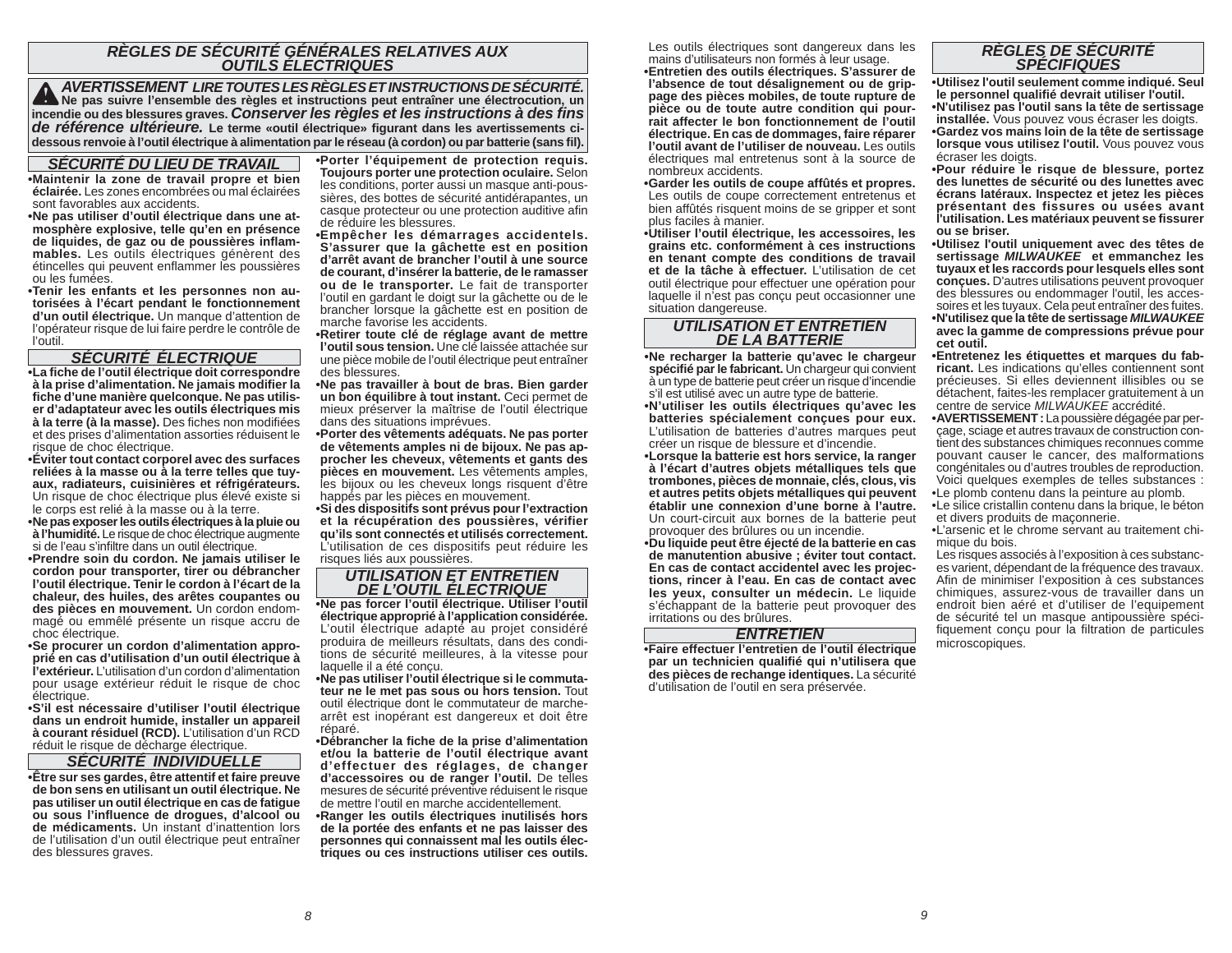| <b>SPECIFICATIONS</b> |                 |       |                |                       |
|-----------------------|-----------------|-------|----------------|-----------------------|
| No de Cat.            | <b>Volts DC</b> | Watts | Force nominale | Gamme de compressions |
| 2473-20               | 1つ              | 240   | 5400 lbs       | $<$ Ø 32 mm (1-1/4")  |



| <b>PICTOGRAPHIE</b> |                                                                    |  |
|---------------------|--------------------------------------------------------------------|--|
|                     | Volts                                                              |  |
|                     | Tension CD seul.                                                   |  |
|                     | Association canadienne de nor-<br>malisation, Etats-Unis et Canada |  |
|                     | Portez toujours une protection<br>oculaire                         |  |
|                     |                                                                    |  |

# *MONTAGE DE L'OUTIL*

*AVERTISSEMENT* **Ne recharger la batterie qu'avec le chargeur spécifi é. Pour les instructions de charge spécifi ques, lire le manuel d'utilisation fourni avec le chargeur et les batteries.**

### **Insertion/Retrait de la batterie**

 Pour **retirer** la batterie, enfoncer les boutons de déverrouillage et la tirer hors de l'outil. Pour **insérer** la batterie, la glisser dans le corps de l'outil. S'assurer qu'elle est fixée solidement.

 *AVERTISSEMENT* **Il faut toujours retirer la batterie et verrouiller la détente de l'outil avant de changer ou d'enlever les accessoires. L'emploi d'accessoires autres que ceux qui sont expressément recommandés pour cet outil peut comporter des risques.** 

#### **Insertion / retrait / positionnement de la tête de sertissage**

- 1. Faites tourner la clavette d'arrêt à 180° (1), puis tirez (2).
- 2. Insérez la tête de sertissage.
- 3. Poussez la clavette d'arrêt (1), puis tournez à 180° (2).



*ATTENTION* **Pour éviter d'endommager l'outil, n'utilisez pas l'outil sans la clavette d'arrêt complètement insérée. Cela pourrait endommager le cylindre.**

4. Faites tourner la tête à l'angle désiré.

# *MANIEMENT*

*A AVERTISSEMENT* **II** faut toujours **retirer la batterie et verrouiller la détente de l'outil avant de changer ou d'enlever les accessoires. L'emploi d'accessoires autres que ceux qui sont expressément recommandés pour cet outil peut comporter des risques.** 

# *AVERTISSEMENT* **Pour minimiser les risques de blessures, portez des lunettes à coques latérales.**

## **Indicateur de charge de la pile**

Pour déterminer la quantité de charge restante dans la pile, appuyez et relâchez le bouton de démarrage. L'indicateur de charge de la pile <sup>s</sup>'allume. Un témoin sur l'indicateur de charge de la pile clignotera pour indiquer la fin du chargement.

# **Pressage**

- Avant de commencer un pressage, inspectez l'ensemble des mors pour les fissures et toute signe de dommage. N'utilisez pas des mors endommagés. Renvoyez l'ensemble des mors endommagés à un centre de service *MILWAUKEE*.
- Avant de commencer un pressage, vérifiez l'indicateur de charge de la pile afin de déterminer si la charge de la pile est suffisante pour terminer l'opération de pressage.
- L'outil s'éteint automatiquement après 30 minutes de non-utilisation.
- · Inspectez et jetez les pièces présentant des fissures ou usées avant l'utilisation. Les matériaux peuvent se fissurer ou se briser.
- 1. Allumez l'outil en appuyant et en relâchant rapidement le bouton de démarrage.
- 2. Ouvrez les mâchoires et positionnez-les autour du raccord.



verte s'allume.

l'outil fermement. 5. Lorsque le cycle de pressage est<br>terminé, l'outil<br>s'éteint et la DEL 6. Pour annuler le cycle de pressage automatique,

appuyez et maintenez enfoncé le bouton de dégagement. Tenez l'outil fermement jusqu'à ce que les mâchoires s'ouvrent et l'outil s'éteint.

- 7. Lorsque l'outil est utilisé continuellement pendant 30 minutes (par ex., sur un dispositif de fabrication), laissez-le se refroidir pendant au moins 15 minutes avant de continuer. En cas d'une utilisation normale (par ex., travail de plomberie/ mécanique), appuyez librement et prêtez attention aux voyants DEL (voir « Dépannage »).
- 8. Si la DEL rouge s'allume, appuyez sur le bouton de démarrage. Si l'outil ne fonctionne pas, envoyez-le à un centre de service MILWAUKEE pour la réparation.
- 9. Si les DEL rouge et verte clignotent en alter-nance, l'outil doit être réparé par un centre de service MILWAUKEE.

## **Dépannage**

| ---------                                             |                                                                                        |                                                                                                                                                                        |  |  |
|-------------------------------------------------------|----------------------------------------------------------------------------------------|------------------------------------------------------------------------------------------------------------------------------------------------------------------------|--|--|
| <b>DEL</b>                                            | Cause                                                                                  | <b>Solution</b>                                                                                                                                                        |  |  |
| La DEL verte<br>clignote                              | La pile n'est pas suffisamment<br>chargée pour effectuer une opération<br>de pressage. | Chargez la pile.                                                                                                                                                       |  |  |
| La DEL rouge<br>clignote                              | Le dispositif n'est pas dans la plage<br>de températures de fonctionnement.            | Amenez le dispositif dans la plage<br>de températures de fonctionnement<br>$(-10^{\circ}C \land 50^{\circ}C)$                                                          |  |  |
| Défaut du dispositif<br>La DEL rouge est<br>allumée   |                                                                                        | Réessayez l'opération. Si la DEL<br>rouge reste allumée, retournez l'outil,<br>le chargeur et le bloc-piles à un centre<br>de service MILWAUKEE pour la<br>réparation. |  |  |
| Les DEL verte et<br>rouge clignotent<br>en alternance | Réparation nécessaire                                                                  | Retournez l'outil, le chargeur et le<br>bloc-piles à un centre de service<br>MILWAUKEE pour l'entretien                                                                |  |  |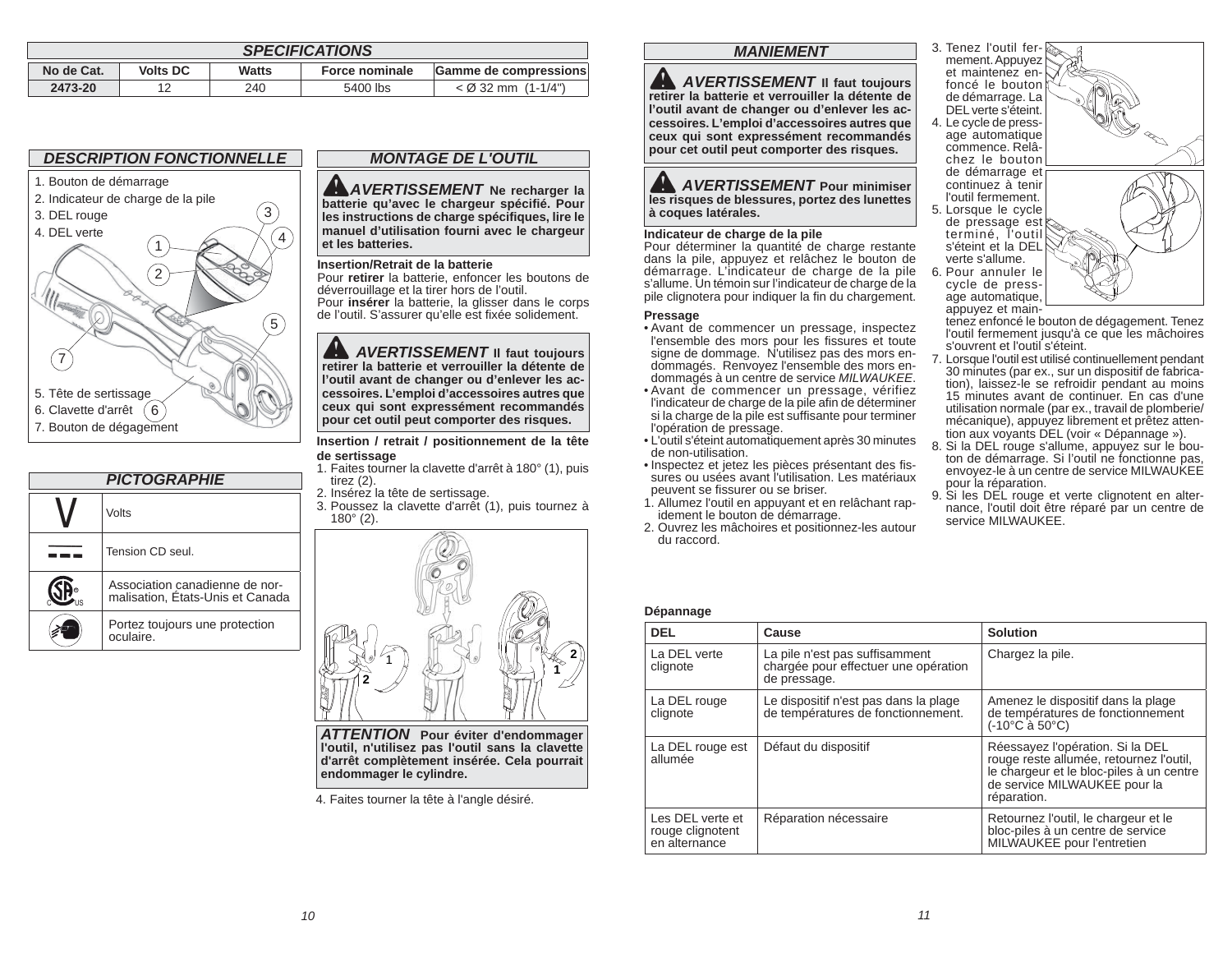# *ENTRETIEN*

 *AVERTISSEMENT* **Pour minimiser les risques de blessures corporelles, débranchez le chargeur et retirez la batterie du chargeur ou de l'outil avant d'y effectuer des travaux d'entretien. Ne démontez jamais l'outil, la batterie ou le chargeur. Pour toute réparation, consultez un centre de service** *MILWAUKEE* **accrédité.**

#### **Entretien de l'outil**

Gardez l'outil, la batterie et le chargeur en bon état en adoptant un programme d'entretien ponctuel. Après une période de six mois à un an, selon l'utilisation, renvoyez l'outil, la batterie et le chargeur à un centre de service *MILWAUKEE* accrédité pour les services suivants:

# •Lubrification

•Inspection et nettoyage de la mécanique (engrenages, pivots, coussinets, boîtier etc.)

•Inspection électrique (batterie, chargeur, moteur) •Vérification du fonctionnement électromécanique Si l'outil ne démarre pas ou ne fonctionne pas à pleine puissance alors qu'il est branché sur une batterie complètement chargée, nettoyez les points de contact entre la batterie et l'outil. Si l'outil ne fonctionne toujours pas correctement, renvoyez l'outil, le chargeur et la batterie à un centre de service *MILWAUKEE* accrédité, afinqu'on en effectue la réparation (voir "Réparations").

 *AVERTISSEMENT* **Pour minimiser les risques de blessures ou de dommages à l'outil, n'immergez jamais l'outil, la batterie ou le chargeur et ne laissez pas de liquide <sup>s</sup>'y infi ltrer.**

#### **Nettoyage**

Débarrassez les évents du chargeur et de l'outil des débris et de la poussière. Gardez les poignées de l'outil propres, à sec et exemptes d'huile ou de graisse. Le nettoyage de l'outil, du chargeur et de la batterie doit se faire avec un linge humide et un savon doux. Certains nettoyants tels l'essence, la térébenthine, lesdiluants à laque ou à peinture, les solvants chlorés, l'ammoniaque et les détergents d'usage domestique qui en contiennent pourraient détériorer le plastique et l'isolation des pièces. Ne laissez jamais de solvants inflammables ou combustibles auprès de l'outil.

#### **Réparations**

Pour les réparations, retournez outil, batterie et chargeur en entier au centre-service le plus près.

*ACCESOIRES*

*AVERTISSEMENT* **Retirez toujours la batterie avant de changer ou d'enlever les accessoires. L'utilisation d'autres accessoires que ceux qui sont spécifi quement recommandés pour cet outil peut comporter des risques.** 

Pour une liste complète des accessoires, prière de se reporter au catalogue *MILWAUKEE* Electric Tool ou visiter le site internet www.milwaukeetool.com. Pour obtenir un catalogue, il suffit de contacter votre distributeur local ou l'un des centres-service.

# *GARANTIE LIMITÉE - AUX ÉTATS-UNIS ET AU CANADA*

Chaque outil électrique MILWAUKEE (y compris les produits sans fil [outils, piles, chargeur de piles, lampe de travail]; consulter les énoncés de la GARANTIE LIMITÉE DES BLOCS-PILES SANS FIL) est garanti à l'acheteur d'ori être exempt de vice de matériau et de fabrication. Sous réserve de certaines exceptions, *MILWAUKEE* réparera ou remplacera toute pièce d'un outil électrique qui, après examen par *MILWAUKEE*, s'est avérée être affectée d'un vice de matériau ou de fabrication pendant une période de cinq (5) ans\* après la date d'achat, sauf indication contraire. Retourner l'outil électrique, à un centre de réparations en usine *MILWAUKEE* ou à un poste d'entretien agréé *MILWAUKEE*, en port prépayé et assuré. Une copie de la preuve d'achat doit être présentée au moment de retourner le produit. Cette garantie ne couvre pas les dommages que *MILWAUKEE* détermine être causés par des réparations ou des tentatives de réparation par quiconque autre que le personnel agréé par *MILWAUKEE*, des utilisations incorrectes, des altérations, des utilisations abusives, une usure normale, une carence d'entretien ou des accidents.

\*La période de garantie applicable pour les radios de chantier, le port d'alimentation M12™, Source d'énergie M18™,<br>et les chariots de travail industriels Trade Titan™ est d'une durée d'un (1) an à partir de la date d'ach la garantie couvrant la lampe de travail à DÉL et l'ampoule améliorée à DÉL est une garantie À VIE limitée à l'acheteur<br>d'origine seulement; si, lors d'une utilisation normale, l'ampoule à DÉL présente une défectuosité, la et l'ampoule seront remplacées sans frais.

\*Cette garantie ne s'applique pas aux cloueuses-agrafeuses pneumatiques, aux pulvérisateurs à peinture sans air, aux blocs piles pour outils sans fil, aux génératrices d'alimentation portatives à essence, aux outils à main, aux montecharge – électrique, à levier et à chaîne (manuel), aux vestes chauffantes M12™, aux produits réusinés, ni aux produits d'essai et de mesure. Il existe des garanties distinctes pour ces produits.

L'enregistrement de la garantie n'est pas nécessaire pour bénéficier de la garantie en vigueur sur un outil électrique *MILWAUKEE*. La date de fabrication du produit servira à établir la période de garantie si aucune preuve d'achat n'est

fournie lorsqu'une demande de service sous garantie est présentée.<br>L'ACCEPTATION DES RECOURS EXCLUSIFS DE RÉPARATION ET DE REMPLACEMENT DÉCRITS AUX PRÉSENTES EST UNE CONDITION DU CONTRAT D'ACHAT DE TOUT PRODUIT *MILWAUKEE*. SI VOUS N'ACCEPTEZ PAS CETTE CONDITION, VOUS NE DEVEZ PAS ACHETER LE PRODUIT. EN AUCUN CAS<br>MILWAUKEENE SAURAIT ÊTRE RESPONSABLE DE TOUT DOMMAGE ACCESSOIRE, SPÉCIAL OU INDIRECT, DE DOMMAGES-INTÉRÊTS PUNITIFS OU DE TOUTE DÉPENSE, D'HONORAIRES D'AVOCATS, DE FRAIS, DE<br>PERTE OU DE DÉLAIS ACCESSOIRES À TOUT DOMMAGE, DÉFAILLANCE OU DÉFAUT DE TOUT PRODUIT,<br>Y COMPRIS NOTAMMENT LES PERTES DE PROFIT. CERTAI PAS L'EXCLUSION OU LA LIMITATION DES DOMMAGES DIRECTS OU INDIRECTS, LES RESTRICTIONS CI-<br>DESSUS PEUVENT NE PAS ÊTRE APPLICABLES. CETTE GARANTIE EST EXCLUSIVE ET REMPLACE TOUTE AUTRE GARANTIE EXPRESSE, QU'ELLE SOIT ORALE OU ÉCRITE. DANS LA MESURE PERMISE PAR LA LOI. *MILWAUKEE* RENONCE À TOUTE GARANTIE IMPLICITE, Y COMPRIS, SANS S'Y LIMITER, TOUTE GARANTIE IMPLICITE DE QUALITÉ MARCHANDE OU D'ADAPTATION À UNE UTILISATION OU À UNE FIN PARTICULIÈRE. DANS LAMESURE OU UNE TELLE STIPULATION D'EXONÉRATION N'EST PAS PERMISE PAR LA LOI, LA DURÈE<br>DE CES GARANTIES IMPLICITES EST LIMITÉE À LA PÉRIODE APPLICABLE DE LA GARANTIE EXPRESSE, TEL<br>QUE DÉCRIT PRÉCÉDEMMENT. CERTAINS ÉTA LA PRÉSENTE CONFÈRE À L'UTILISATEUR DES DROITS LÉGAUX PARTICULIERS; IL BÉNÉFICIE ÉGALEMENT<br>D'AUTRES DROITS QUI VARIENT D'UN ÉTAT À L'AUTRE.

Cette garantie s'applique aux produits vendus aux États-Unis et au Canada uniquement.

Veuillez consulter la rubrique Centre SAV *MILWAUKEE*, dans la section Pièces & Service du site Web de *MILWAUKEE*, à l'adresse www.milwaukeetool.com, ou composer le **1-800-SAWDUST (1-800-729-3878)** afi n de trouver le centre de réparations en usine *MILWAUKEE* le plus près.

### *GARANTIE LIMITÉE – MEXIQUE, AMÉRIQUE CENTRALE ET CARAÏBES*

TECHTRONIC INDUSTRIES' garantit le produit pendant cinq ans à partir de la date d'achat d'origine. Le présent bon de garantie couvre tous les vices de matériau et de fabrication que peut afficher cet outil électrique. Pour assurer la validité de la présente garantie, veuillez présenter le bon de commande, estampillé du sceau du distributeur ou du magasin où le produit a été acheté, au centre de réparations agréé. Si le bon de commande n'a pas été estampillé, veuillez fournir la preuve d'achat d'origine au centre de réparations agréé. Pour un entretien, des pièces, des accessoires ou d'autres composants, composer sans frais le 1-800-832-1949 afin d'obtenir les coordonnées du centre de<br>réparations agréé le plus près.

réparations agréé le plus près.<br><mark>Procédure pour assurer la validité de la garantie</mark><br>Présenter le produit au centre de réparations agréé, accompagné du bon de commande estampillé du sceau du distributeur ou du magasin où le produit a été acheté. Toute pièce défectueuse ou tout composant défectueux sera remplacé sans frais. Milwaukee assume tous les frais de transport liés à ce processus de garantie. **Exceptions**

La garantie ne s'applique pas dans les situations suivantes :

a) Si le produit a été utilisé pour une fin autre que celle indiquée dans le guide de l'utilisateur final ou le manuel d'instructions. b) Si les conditions d'utilisations ne sont pas habituelles.

c) Si le produit a été modifié ou réparé par une personne non autorisée par TECHTRONIC INDUSTRIES. Note : Si le cordon électrique est endommagé, il doit être remplacé par un centre de réparations agréé pour éviter les<br>risques d'électrocution.

| Modèle :<br>Date d'achat :            | CENTRE DE REPARATIONS ET DE SERVICE<br>Av Presidente Mazarik 29 Piso 7, 11570 Chapultepec Morales<br>Miguel Hidalgo, Distrito Federal, Mexico<br>Ph. 52 55 4160-3547                    |
|---------------------------------------|-----------------------------------------------------------------------------------------------------------------------------------------------------------------------------------------|
| Sceau du distributeur ou du magasin : | IMPORTÉ ET COMMERCIALISÉ PAR :<br>TECHTRONIC INDUSTRIES MEXICO. .S.A. DE C.V.<br>Av Presidente Mazarik 29 Piso 7, 11570 Chapultepec Morales<br>Miquel Hidalgo, Distrito Federal, Mexico |

RÉPARATIONS ET DE SERVICE o, Distrito Federal, Mexico<br>i0-3547

COMMERCIALISÉ PAR : Mazarik 29 Piso 7, 11570 Chapultepec Morales go, Distrito Federal, Mexico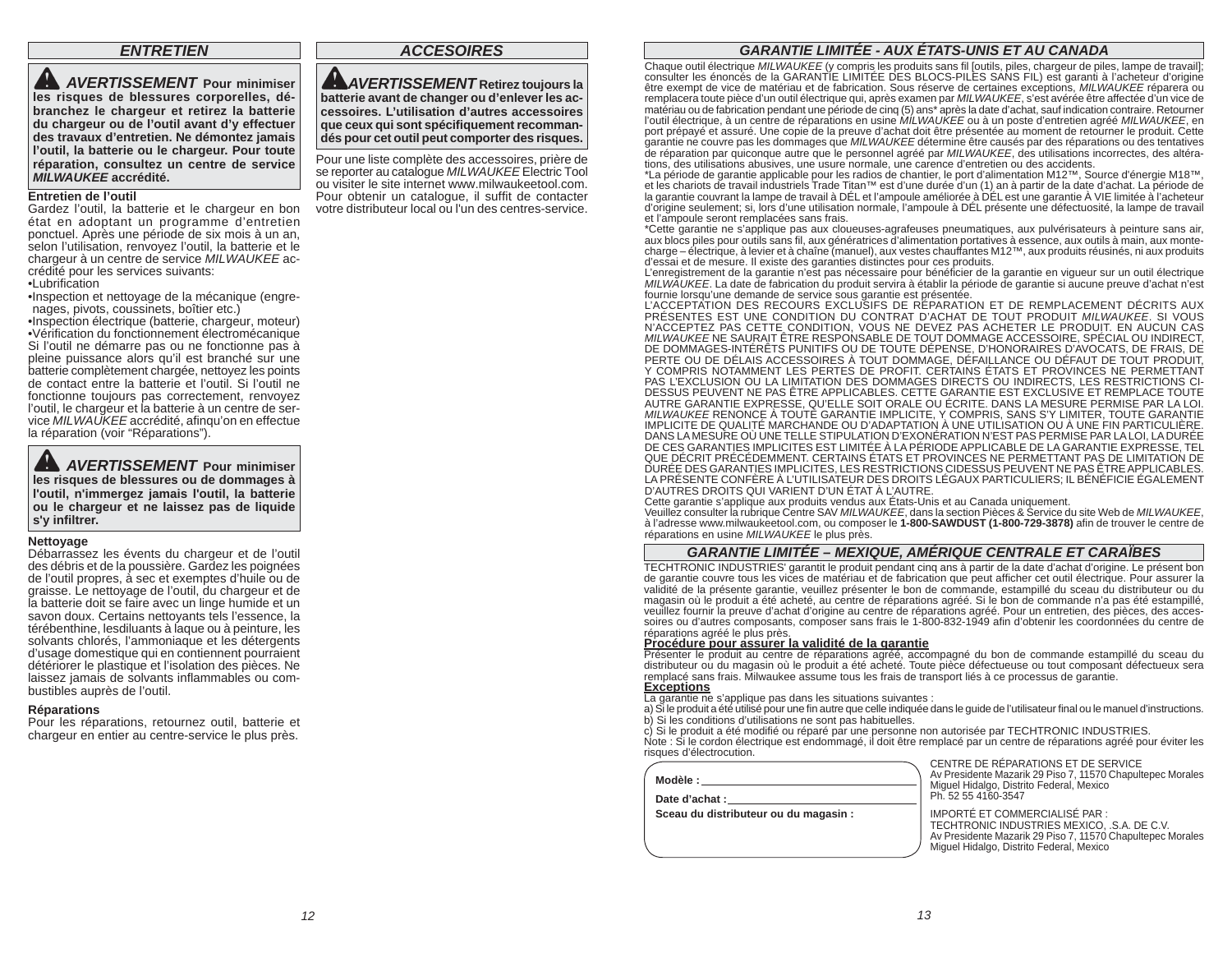# *ADVERTENCIAS DE SEGURIDAD GENERALES PARA LA HERRAMIENTA ELÉCTRICA*

 *ADVERTENCIA LEA TODAS LAS ADVERTENCIAS E INSTRUCCIONES DE SEGURIDAD.* **Si no sigue todas las advertencias e instrucciones, se pueden provocar una descarga eléctrica, un incendio o lesiones graves.** *Guarde todas las advertencias e instrucciones para consultarlas en el futuro.* 

**El término "herramienta eléctrica" en todas las advertencias incluidas más abajo se refi ere a su herramienta operada por conexión (cable) a la red eléctrica o por medio de una batería (inalámbrica).**

# *SEGURIDAD EN EL ÁREA DE TRABAJO*

 **• Mantenga limpia y bien iluminada el área de trabajo.** Las áreas desordenadas u oscuras contribuyen a que se produzcan accidentes.

**• No utilice herramientas eléctricas en atmósferas explosivas, como en la presencia de**  líquidos, gases o polvo inflamables. Las herramientas eléctricas crean chispas que pueden incendiar el polvo o las emanaciones.

**• Mantenga a los niños y otras personas alejadas mientras utiliza una herramienta eléctrica.** Las distracciones pueden hacerle perder el control.

### *SEGURIDAD ELÉCTRICA*

**• Los enchufes de las herramientas eléctricas deben ser del mismo tipo que el tomacorrientes. Nunca realice ningún tipo de modifi cación en el enchufe. No use enchufes adaptadores con herramientas eléctricas con conexión a tierra.** Se reducirá el riesgo de descarga eléctrica si no se modifican los enchufes y los tomacorrientes son del mismo tipo.

**• Evite el contacto corporal con superfi cies con conexión a tierra, como tuberías, radiadores, estufas y refrigeradores.** El riesgo de descarga eléctrica aumenta si su cuerpo está conectado a tierra.

**• No exponga la herramientas eléctricas a la lluvia o a condiciones de humedad.** El agua que entra en una herramienta eléctrica aumenta el riesgo de descarga eléctrica.

**• No abuse del cable. Nunca use el cable para transportar la herramienta eléctrica, tirar de ella o desenchufarla. Mantenga el cable alejado del calor, los bordes afi lados o las piezas en movimiento.** Los cables dañados o enmarañados aumentan el riesgo de descarga eléctrica.

**• Cuando se utiliza una herramienta eléctrica en el exterior, use una extensión que sea apropiada para uso en el exterior.** El uso de un cable apropiado para el exterior reduce el riesgo de descarga eléctrica.

**• Si debe operar una herramienta eléctrica en un lugar húmedo, utilice un suministro protegido por un dispositivo de corriente residual (RCD).** Usar un RCD reduce el riesgo de que se produzcan descargas eléctricas.

### *SEGURIDAD PERSONAL*

**• Manténgase alerta, ponga cuidado a lo que está haciendo y use el sentido común cuando utilice una herramienta eléctrica. No use una herramienta eléctrica cuando está cansado o bajo la infl uencia de drogas, alcohol o medici-** **nas.** Despistarse un minuto cuando se utiliza una herramienta eléctrica puede tener como resultado lesiones personales graves.

**• Use un equipo de protección personal. Lleve**  siempre protección ocular. Llevar un equipo de protección apropiado para la situación, como una máscara antipolvo, zapatos de seguridad antideslizantes, un casco o protección auditiva, reducirá las lesiones personales.

**• Evite el encendido accidental. Asegúrese de que el interruptor esté en la posición de apagado antes de conectarlo a la toma de alimentación o a la batería, al levantar o mover la herramienta.** Mover herramientas con el dedo en el interruptor o enchufarlas con el interruptor en la posición de encendido contribuye a que se produzcan accidentes.

**• Quite todas las llaves de ajuste antes de encender la herramienta.** Una llave que esté acoplada a una pieza giratoria de la herramienta puede provocar lesiones personales.

**• No se estire demasiado. Mantenga los pies bien asentados y el equilibrio en todo momento.** Esto permite tener mejor control de la herramienta eléctrica en situaciones inesperadas. **• Vístase de manera apropiada. No lleve ropa suelta ni joyas. Mantenga el cabello, la ropa y los guantes lejos de la piezas en movimiento.** La ropa floja, las joyas o el cabello largo pueden quedar atrapados en las piezas en movimiento. **• Si se proporcionan dispositivos para la conexión de sistemas de recolección y extracción de polvo, asegúrese de que estén conectados y se usen apropiadamente.** El uso de estos dispositivos puede reducir los peligros relacionados con el polvo.

# *USO Y CUIDADO DE LAS HERRAMIENTAS ELÉCTRICAS*

**• No fuerce la herramienta eléctrica. Use la herramienta eléctrica correcta para la aplicación.** La herramienta eléctrica correcta funcionará mejor y de manera más segura a la velocidad para la que se diseñó.

**• No use la herramienta eléctrica si el interruptor no la enciende ni la apaga.** Cualquier herramienta eléctrica que no se pueda controlar con el interruptor es peligrosa y se debe reparar.

**• Desconecte el enchufe de la toma de alimentación y/o la batería de la herramienta eléctrica antes de realizar cualquier ajuste, cambiar accesorios o almacenar las herramientas eléctricas.** Dichas medidas preventivas de seguridad reducen el riesgo de que la herramienta se prenda accidentalmente.

**• Almacene las herramientas eléctricas fuera del alcance de los niños y no permita que personas no familiarizadas con ellas o estas instrucciones las utilicen.** Las herramientas eléctricas son peligrosas en las manos de usuarios no capacitados. **• Mantenimiento de las herramientas eléctricas. Revise que no haya piezas móviles que estén desalineadas o que se atasquen, piezas rotas ni ninguna otra condición que pueda afectar el funcionamiento de la herramienta eléctrica. Si se encuentran daños, haga que le reparen la herramienta antes de usarla.** Las herramientas mal mantenidas son la causa de muchos accidentes. **• Mantenga las herramientas de corte limpias y afi ladas.** Es menos probable que se atasquen las herramientas de corte con filos afilados que se mantienen de manera apropiada y también son más fáciles de controlar.

 **• Use la herramienta eléctrica, los accesorios, las brocas, etc. siguiendo estas instrucciones, teniendo en cuenta las condiciones de trabajo y la tarea que se va a realizar.** El uso de la herramienta eléctrica para operaciones diferentes de aquellas para las que se diseñó podría originar una situación peligrosa.

# *USO Y CUIDADO DE LAS HERRAMIENTAS CON BATERÍA*

**• Recárguela solamente con el cargador especifi cado por el fabricante.** Un cargador que sea apropiado para un tipo de batería puede crear riesgo de incendio cuando se use con otra batería. **• Use las herramientas eléctricas solamente con baterías específi camente diseñadas.** El uso de cualquier otro tipo de batería puede crear riesgo de lesiones o incendio.

 **• Cuando no se use la batería manténgala alejada de otros objetos de metal como clips para papel, monedas, llaves, clavos, tornillos u otros objetos de metal pequeños que puedan realizar una conexión entre los bornes.** Realizar un cortacircuito en los terminales de la batería puede provocar quemaduras o un incendio.

**• Bajo condiciones abusivas, puede salir líquido expulsado de la batería; evitar el contacto. Si se produce un contacto accidental, lavar con agua. Si el líquido entra en contacto con los ojos buscar ayuda médica adicional.** El líquido que sale despedido de la batería puede causar irritaciones o quemaduras.

## *MANTENIMIENTO*

 **• Haga que un técnico calificado realice el mantenimiento de la herramienta eléctrica utilizando solamente piezas de repuesto idénticas.**  Esto asegurará que se mantiene la seguridad de la herramienta eléctrica.

# *REGLAS ESPECIFICAS DE SEGURIDAD*

**• Use la herramienta únicamente como se indica. Solo el personal capacitado debe operar la herramienta.** 

- **No utilice la herramienta sin la cabeza de prensado instalada.** Podría aplastar los dedos.
- **Mantenga las manos alejadas de la cabeza de prensado mientras la herramienta esté en uso.**  Podría aplastar los dedos.
- **Para reducir el riesgo de lesiones, utilice gafas o lentes de seguridad con protectores laterales. Inspeccione y descarte las piezas de trabajo con fi suras o desgaste antes de usarlas. Los materiales pueden fi surarse o quebrarse.**

**• Use la herramienta únicamente con las cabezas de prensado** *MILWAUKEE* **y para prensar las tuberías y las conexiones para las que está diseñada.** Otros usos pueden causar lesiones o daños a la herramienta, los accesorios y las tuberías. Esto puede ocasionar fugas.

**• Utilice únicamente la cabeza de prensado**  *MILWAUKEE* **con un rango de compresión califi cado para esta herramienta.**

**• Mantenga las etiquetas y las placas de identifi cación.** Tienen información importante. Si no se pueden leer o si faltan, póngase en contacto con un centro de servicio *MILWAUKEE* para obtener un repuesto gratuito.

**• ADVERTENCIA :** Ciertos polvos creados al lijar, serrar, esmerilar, perforar y realizar otras actividades de construcción contienen productos químicos que se sabe que causan cáncer, defectos congénitos u otros daños al aparato reproductor. Algunos ejemplos de dichos productos químicos son: • plomo de pintura con base de plomo

• sílice cristalino de los ladrillos y cemento y de otros productos de mampostería, y

• arsénico y cromo de madera tratada químicamente. Su riesgo de exposición varía dependiendo de la frecuencia con la que realice este tipo de trabajo. Para reducir su exposición a estos productos químicos: trabaje en un área bien ventilada, y trabaje con equipo de seguridad aprobado, como aquellas máscaras antipolvo especialmente diseñadas para filtrar partículas microscópicas.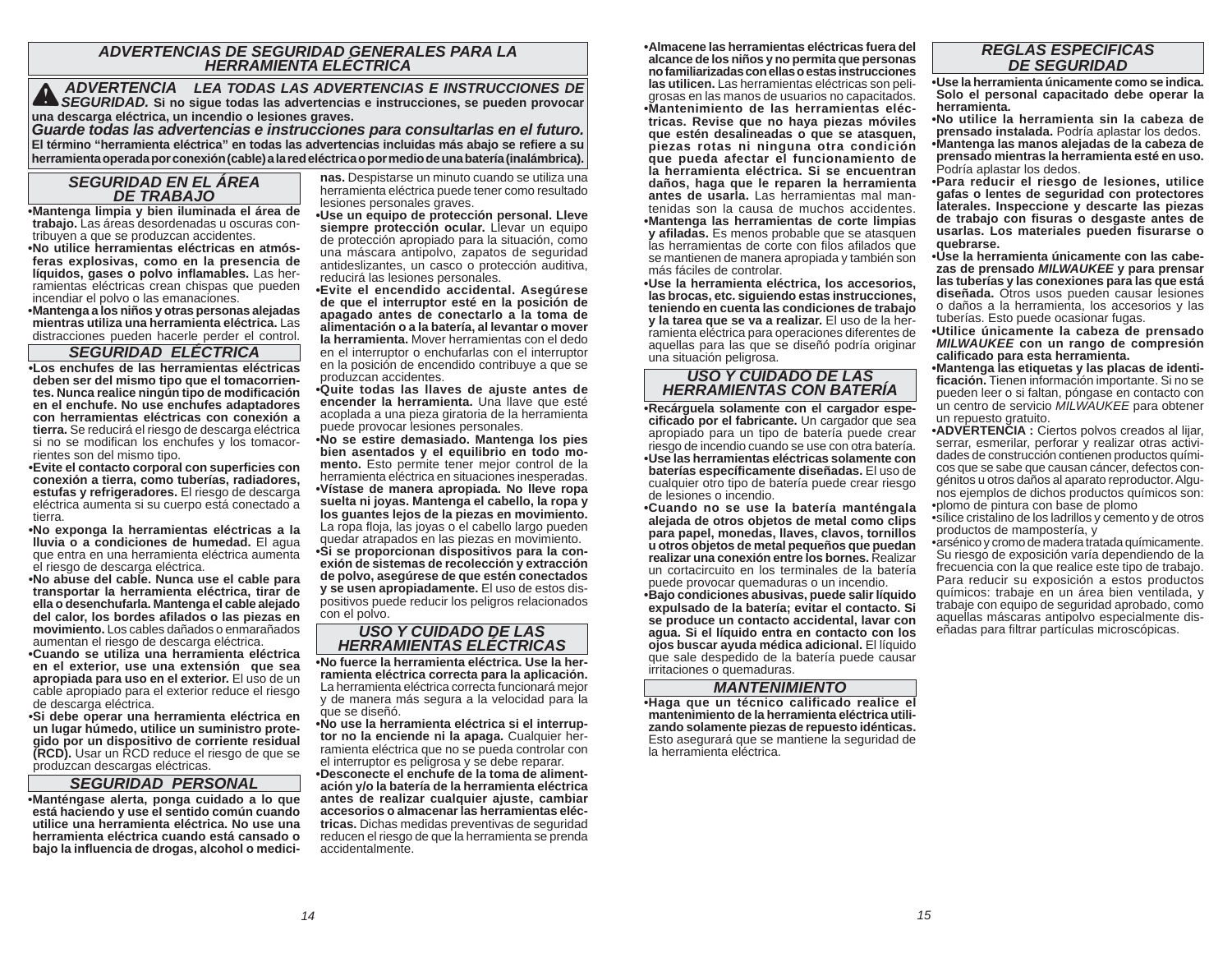| <b>ESPECIFICACIONES</b> |          |              |                |                      |
|-------------------------|----------|--------------|----------------|----------------------|
| Cat. No.                | Volts cd | <b>Watts</b> | Fuerza nominal | Rango de compresión  |
| 2473-20                 | 12       | 240          | 5400 lbs       | $<$ Ø 32 mm (1-1/4") |

| <b>SIMBOLOGÍA</b> |                                                             |  |
|-------------------|-------------------------------------------------------------|--|
| Volts             |                                                             |  |
|                   | Corriente directa                                           |  |
|                   | Asociación Canadiense de<br>Normas, Estados Unidos y Canadá |  |
|                   | Siempre use protección para los<br>oios.                    |  |



# *ENSAMBLAJE*

*ADVERTENCIA* **Recargue la batería**  sólo con el cargador especificado para ella. Para instrucciones específicas sobre cómo **cargar, lea el manual del operador suministrado con su cargador y la batería.** 

#### **Como se inserta / quita la batería en la herramienta**

 Para retirar la batería, presione los botones de liberación y jale de la batería para sacarla de la herramienta.

 Para introducir la batería, deslícela en el cuerpo de la herramienta. Asegúrese de que quede bien firme en su posición.

*ADVERTENCIA* **Para reducir el riesgo de lesiones, extraiga siempre la batería antes de acoplar o desacoplar accesorios. Utilice únicamente accesorios específicamente recomendados para esta herramienta. El uso de accesorios no recomendados podría resultar peligroso.**

#### **Inserción/extracción/posicionamiento de la cabeza de prensado**

- 1. Gire el pasador de retención 180° (1) y luego jálelo (2).
- 2. Inserte la cabeza de prensado.
- 3. Introduzca el pasador de retención (1) y luego gírelo 180° (2).



*PRECAUCIÓN* **Para evitar daños a la herramienta, no opere la herramienta sin el pasador de retención totalmente insertado. Pueden presentarse daños al cilindro.**

4. Gire la cabeza al ángulo deseado.

# *OPERACION*

*ADVERTENCIA* **Para reducir el riesgo de lesiones, extraiga siempre la batería antes de acoplar o desacoplar accesorios. Utilice únicamente accesorios específicamente recomendados para esta herramienta. El uso de accesorios no recomendados podría resultar peligroso.**

# *ADVERTENCIA* **Para reducir el riesgo de lesiones, use siempre lentes de seguridad o anteojos con protectores laterales.**

### **Indicador de combustible**

 Para determinar la cantidad de carga que queda en la batería, presione y libere el botón de inicio. El indicador de combustible se iluminará. Para señalizar que se ha completado la carga, parpadeará un foco del indicador de combustible.

## **Prensado**

- Antes de iniciar una prensa, inspeccione el conjunto de mordazas para detectar grietas u otros daños. No utilice un conjunto de mordazas que se encuentre dañado. Regrese el conjunto de mordazas dañado a un centro de servicio *MILWAUKEE*.
- Antes de iniciar un prensado, revise el indicador de combustible para determinar si la carga de la batería es suficiente para completar la operación de prensado.
- La herramienta se apagará automáticamente después de 30 minutos de no utilizarse.
- Inspeccione y descarte las piezas de trabajo con fisuras o desgaste antes de usarlas. Los materiales pueden fisurarse o quebrarse.
- 1. Encienda la herramienta presionando y soltando rápidamente el botón de inicio.
- 2. Abra las mordazas y colóquelas alrededor de la conexión.
- 3. Sostenga la herramienta firmemente. Presione y sostenga el botón de inicio. El foco LED verde se apagará.



- mente. 5. Cuando el ciclo de prensa haya finalizado, la herramienta se apagará y el foco LED verde se iluminará.
- 
- 6. Para cancelar el ciclo de prensado automático, presione y sostenga el botón de liberación. Sostenga la herramienta firmemente hasta que las mordazas se abran y la herramienta se apague.
- 7. Si la herramienta está en uso durante 30 minutos continuamente (por ej., en un accesorio de manufactura), permita que la herramienta se enfríe durante un mínimo de 15 minutos antes de continuar. En condiciones de uso normal (por ej., plomería/mecánica), presione libremente y ponga atención a los indicadores de foco LED (consulte "Diagnóstico y resolución de problemas").
- 8. Si el foco LED rojo se ilumina, presione el botón de inicio. Si la herramienta no funciona, regrese la herramienta a un centro de servicio MILWAU-KEE para reparación.
- 9. Si los focos LED verde y rojo parpadean alternadamente, debe dársele servicio a la herramienta en un centro de servicio MILWAUKEE.

## **Diagnóstico y resolución de problemas**

| <b>Focos LED</b>                                             | Causa                                                                            | Solución                                                                                                                                                                                 |
|--------------------------------------------------------------|----------------------------------------------------------------------------------|------------------------------------------------------------------------------------------------------------------------------------------------------------------------------------------|
| El foco LED verde<br>parpadea                                | La batería no tiene carga suficiente<br>para finalizar la operación de prensado. | Carque la batería.                                                                                                                                                                       |
| El foco LED rojo<br>está iluminado                           | El dispositivo no está dentro del rango<br>de temperatura de operación.          | Espere a que el dispositivo llegue al<br>rango de temperatura de operación<br>(-10 <sup>°</sup> C a 50°C)                                                                                |
| Los focos LED<br>verde y rojo<br>parpadean<br>alternadamente | Avería del dispositivo                                                           | Vuelva a intentar la operación. Si el<br>foco LED rojo permanece iluminado,<br>regrese la herramienta, el cargador<br>y la batería a un centro de servicio<br>MILWAUKEE para reparación. |
| Green and Red LED<br>flashing alternately                    | Se requiere servicio                                                             | Regrese la herramienta, el cargador<br>y la batería a un centro de servicio<br>MILWAUKEE para mantenimiento.                                                                             |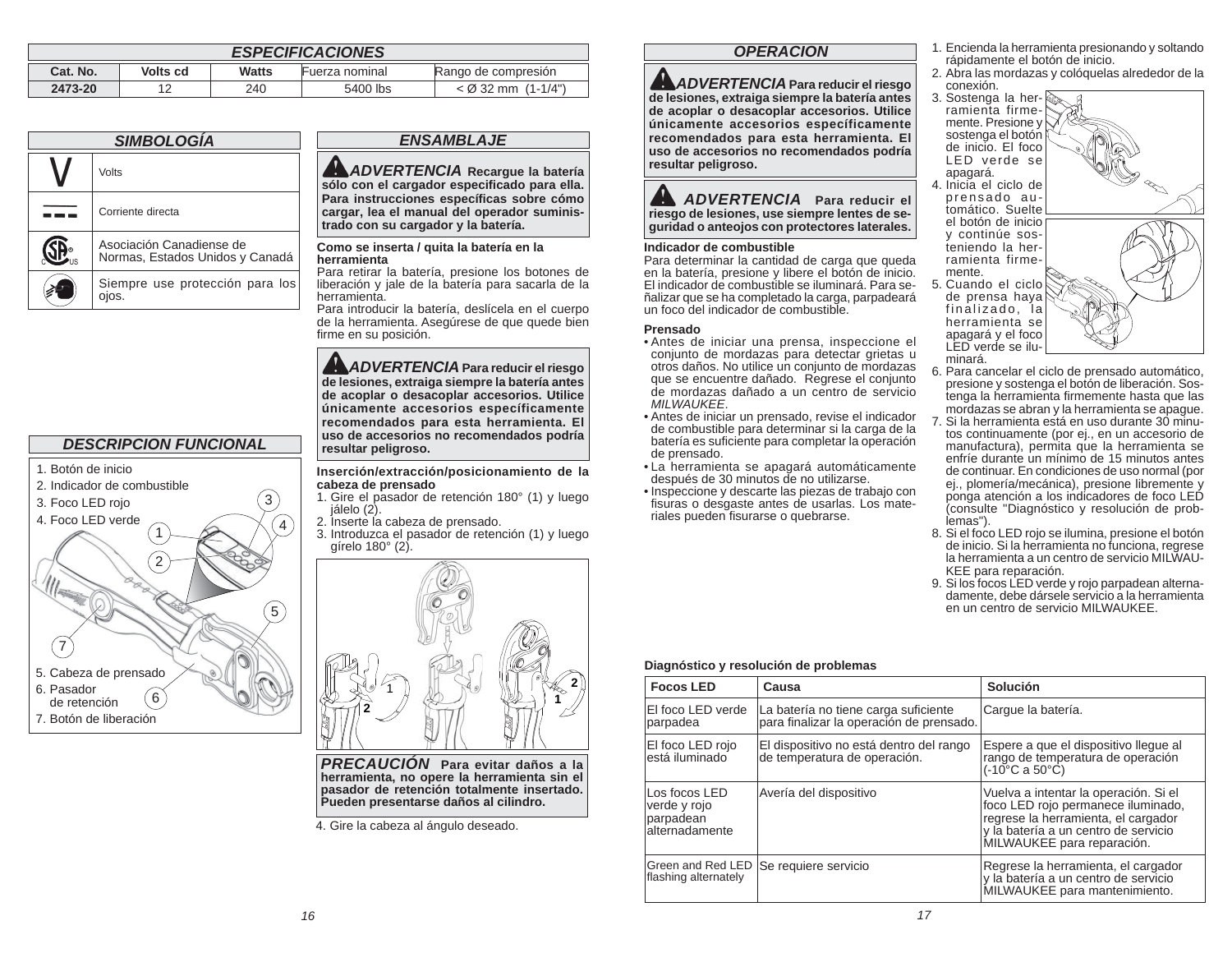# *MANTENIMIENTO*

 *ADVERTENCIA* **Para reducir el riesgo de una lesión, desconecte siempre la herramienta antes de darle cualquier mantenimiento. Nunca desarme la herramienta ni trate de hacer modifi caciones en el sistema eléctrico de la misma. Acuda siempre a un Centro de Servicio** *MILWAUKEE* **para TODAS las reparaciones.**

#### **Mantenimiento de la herramienta**

Adopte un programa regular de mantenimiento y mantenga sus baterías y cargador en buenas condiciones. Despues de 6 meses a un año, dependiendo del uso dado, envíe su herramienta, batería y cargador, al Centro de Servicio *MILWAUKEE* mas cercano para que le hagan:

- Lubricación
- · Inspección mecánica y limpieza (engranes, flechas, baleros, carcaza, etc.)
- Inspección eléctrica (batería, cargador, motor) • Probarla para asegurar una adecuada operación

mecánicay eléctrica Si la herramienta no arranca u opera a toda su potencia con una batería completamente cargada, limpie, con una goma o borrador, los contactos de la batería y de la herramienta. Si aun asi la herramienta no trabaja correctamente, regrésela, con

el cargador y la batería, a un centro de servicio

*MILWAUKEE* para que sea reparada.

 *ADVERTENCIA* **Para reducir el riesgo de una explosión, no queme nunca una batería, aun si está dañada, "muerta" o completamente descargada.**

#### **Limpieza**

Limpie el polvo y suciedad de las ventilas del cargador y la herramienta. Mantenga los mangos y empuñaduras limpios, secos y libres de aceite o grasa. Use solo jabón neutro y un trapo húmedo para limpiar la herramienta, batería y el cargador, ya que algunos substancias y solventes limpiadores son dañinos a los plásticos y partes aislantes. Algunos de estos incluyen: gasolina, turpentina,thíner, lacas, thíner para pinturas, solventes para limpieza con cloro, amoníaco y detergentes caseros que tengan amonia. Nunca usa solventes inflamables o combustibles cerca de una herramienta.

#### **Reparaciones**

Si su herramienta, batería o cargador están dañados, envíela al centro de servicio más cercano.

### *ACCESORIOS*

*ADVERTENCIA* **Para reducir el riesgo de lesiones, siempre extraiga la batería antes de cambiar o retirar accesorios. Utilice únicamente accesorios específicamente recomendados para esta herramienta. El uso de accesorios no recomendados podría resultar peligroso.**

Para una lista completa de accessorios, refiérase a su catálogo *MILWAUKEE* Electric Tool o visite nuestro sitio en Internet: www.milwaukeetool.com. Para obtener un catálogo, contacte su distribuidor local o uno de los centros de servicio.

### *GARANTÍA LIMITADA - E.U.A. Y CANADÁ*

Se garantiza al comprador original que ninguna de las herramientas eléctricas MILWAUKEE (incluido el producto inalámbrico, la herramienta y las baterías; consulte las declaraciones distintas y por separado en GARANTÍA LIMI mano de obra. En un plazo de cinco (5) años\* a partir de la fecha de compra y sujeto a ciertas excepciones, *MILWAUKEE* reparará o reemplazará cualquier parte de una herramienta eléctrica que, luego de ser examinada, *MILWAUKEE* compruebe que presenta defectos en material o mano de obra, a menos que se indique lo contrario. Se requiere la devolución de la herramienta eléctrica a un centro de mantenimiento de la fábrica *MILWAUKEE* o a un centro de reparaciones autorizado por *MILWAUKEE*, con gastos de envío prepagados y asegurados. La devolución del producto debe estar acompañada por un comprobante de compra. Esta garantía no se aplica a los daños que *MILWAUKEE* establece que fueron ocasionados por reparaciones o intentos de reparación por parte de personal no autorizado por *MILWAUKEE*, uso indebido, alteraciones, abuso, desgaste y deterioro normal, falta de mantenimiento o accidentes.

\*El período de garantía de las radios para obras, del puerto de alimentación M12™, Fuente de poder M18™, y de las carretillas de trabajo industrial Trade Titan™ es de un (1) año a partir de la fecha de compra. El período de garantía de la lámpara de trabajo con diodo luminiscente y del foco mejorado con diodo luminiscente es una garantía VITALICIA limitada para el comprador original únicamente. Si durante el uso normal el foco de diodo luminiscente no funciona, la lámpara de trabajo o el foco mejorado se reemplazará sin carga.

\*Esta garantía no cubre las clavadoras aéreas, las engrapadoras, el rociador de pintura inalámbrico, el paquete de baterías inalámbrico, los generadores eléctricos portátiles que funcionan con gasolina, herramientas manuales, elevadores (eléctricos,<br>con palanca y con cadenas manuales), camisas de calefacción M12™, productos reacondicionados y y medición. Se encuentran disponibles garantías distintas para estos productos.

No se necesita registro de garantía para obtener la garantía correspondiente de un producto eléctrico *MILWAUKEE*. La fecha de fabricación del producto se utilizará para determinar el período de garantía si no se presenta un comprobante de<br>compra en el momento en que se solicita el servicio de garantía.

LA ACEPTACIÓN DE LOS DERECHOS A REPARACIÓN Y REEMPLAZO EXCLUSIVAMENTE DESCRITOS EN EL PRE-SENTE DOCUMENTO CONSTITUYE UNA CONDICIÓN DEL CONTRATO POR LA COMPRA DE CADA PRODUCTO MILWAUKEE. SI NO ACEPTÀ ESTA CONDICIÓN, NO DEBE COMPRAR EL PRODUCTO. MILWAUKEE NO SERÁ EN<br>NINGUN CASO RESPONSABLE DE DAÑOS INCIDENTALES, ESPECIALES, CONSECUENTES O PUNITIVOS, NI<br>COSTOS, HONORARIOS DE ABOGADOS, GASTOS, PÉRD EXPRESA APLICABLE SEGÚN SE DESCRIBE ANTERIORMENTE. ALGUNOS ESTADOS NO PERMITEN LIMITACIONES<br>EN LA DURACIÓN DE UNA GARANTÍA IMPLÍCITA. POR LO TANTO, LA LIMITACIÓN ANTERIOR PUEDE NO APLICARSE<br>PARA USTED. ESTA GARANTÍA LE OTO DERECHOS QUE VARÍAN DE ESTADO EN ESTADO.

Esta garantía se aplica a los productos vendidos en los EE. UU. y Canadá.

Consulte 'Service Center Search' (Búsqueda de centro de servicio' en la sección Parts & Services (Piezas y servicios) del sitio web *MILWAUKEE*, www.milwaukeetool.com o llame al **1.800.SAWDUST (1.800.729.3878)** para encontrar su Centro de Servicio de la fábrica de *MILWAUKEE* más cercano.

# *PÓLIZA DE GARANTÍA - VALIDA SOLO PARA MÉXICO, AMÉRICA CENTRAL Y EL CARIBE*

TECHTRONIC INDUSTRIES., garantiza por 5 años este producto a partir de la fecha original de compra. Esta garantía cubre cualquier defecto que presenten las piezas, componentes y la mano de obra contenidas en este producto Para América Central y el Caribe se debe confirmar en el Centro de Servicio Autorizado el plazo de la garantía. Para hacer efectiva la Garantía deberá presentar al Centro de Servicio Autorizado la Póliza de Garantía sellada por el establecimiento en donde adquirió el producto. Si no la tienen, podrá presentar el comprobante de compra original. Usted puede llamar sin costo al teléfono 01 800 832 1949 o por correo electrónico a la dirección "servicio@ttigroupna. com", para ubicar el Centro de Servicio Autorizado más cercano a su domicilio, en el cual además podrá adquirir partes,<br>componentes, consumibles y accesorios, que usted necesite.

#### Procedimiento para hacer válida la garantía

Acuda al Centro de Servicio con el producto y la póliza de garantía sellada por el establecimiento donde realizó la compra. Ahí se reemplazará cualquier pieza o componente defectuoso sin cargo alguno para el usuario final. La empresa se hace responsable de los gastos de transportación razonablemente erogados que se deriven del cumplimiento de la presente garantía. **Excepciones**

La garantía perderá validez en los siguientes casos:

- a) Cuando el producto se hubiese utilizado en condiciones distintas a las normales.
- b) Cuando el producto no hubiese sido operado de acuerdo con el instructivo de uso que le acompaña.

c) Cuando el producto hubiese sido alterado o reparado por personas no autorizadas por TECHTRONIC INDUSTRIES. Nota: Si el cordón de alimentación es dañado, este debe ser remplazado por el fabricante o por un Centro de Servicio Autorizado para evitar riesgo.

| Modelo:<br>Fecha de Compra: __ | CENTRO DE SERVICIO Y ATENCIÓN A CLIENTES<br>Av Presidente Mazarik 29 Piso 7, 11570 Chapultepec Morales<br>Miguel Hidalgo, Distrito Federal, Mexico |
|--------------------------------|----------------------------------------------------------------------------------------------------------------------------------------------------|
|                                | Tel. 52 55 4160-3547                                                                                                                               |
| Sello del Distribuidor:        | IMPORTADO Y COMERCIALIZADO POR:<br>TECHTRONIC INDUSTRIES MEXICO, .S.A. DE C.V.<br>Av Presidente Mazarik 29 Piso 7, 11570 Chapultepec Morales       |

ORTADO Y COMERCIALIZADO POR: residente Mazarik 29 Piso 7, 11570 Chapultepec Morales Miguel Hidalgo, Distrito Federal, Mexico